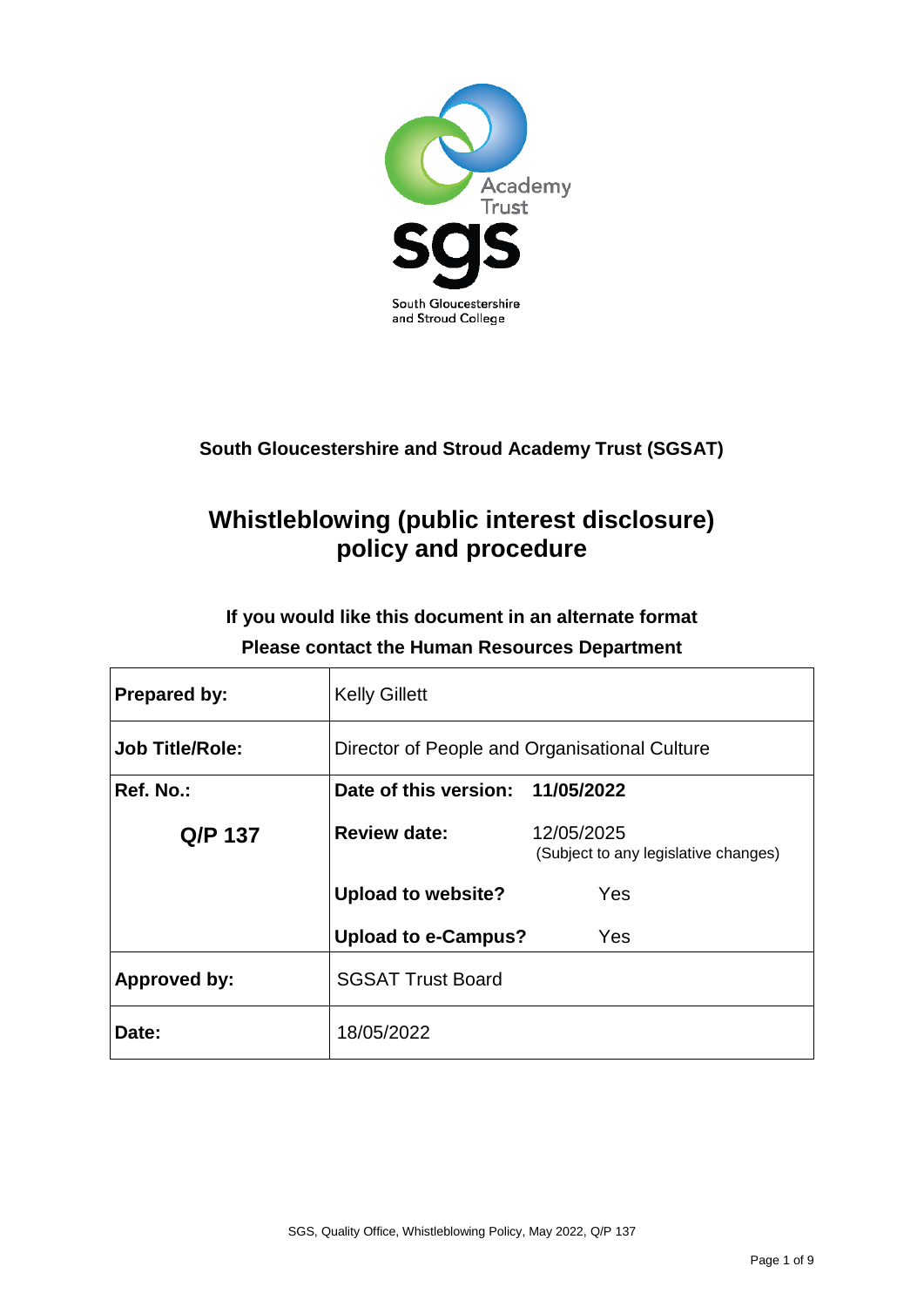## **Whistleblowing (public interest disclosure) policy and procedure**

## **1. Policy Intent**

- 1.1. This policy and procedure has been written to take account of the Public Interest Disclosure Act 1998. This act inserted a section into the Employment Rights Act 1996 ('ERA') to protect workers making disclosures about certain matters of concern, where those disclosures are made in accordance with the Act's provisions. The definition of 'protected disclosure' within the ERA was amended by the Enterprise Regulatory Reform Act 2013.
- 1.2. Employees may not always feel comfortable about discussing their concerns, especially if they believe that a manager within the Trust's management is responsible for the wrongdoing. The policy aims to ensure that employees are confident that they can raise any matter in the knowledge that it will be taken seriously, treated as confidential (as far as is possible) and that no action will be taken against them unless the allegations are made maliciously. The policy also provides, if necessary, for such concerns to be raised outside the Trust.
- 1.3. This policy provides the internal mechanism for reporting, investigating and remedying wrongdoing in the workplace. In most cases individuals should not find it necessary to alert anyone externally.
- 1.4. The Trust has adopted this whistleblowing policy to:
	- Provide a channel and a process for individual employees to raise concerns about any suspected wrongdoing they believe is occurring, has occurred or is likely to occur at work.
	- Make serious malpractice less likely to occur (and therefore reduce the risk of public criticism and the need for crisis management)
	- Promote accountability throughout the Trust.
	- Reassure staff that they can raise genuine, substantiated concerns, in the reasonable belief of public interest, without fear of reprisals, even if they turn out to be mistaken.

## **2. Scope**

- 2.1. This policy applies to all employees of SGS Academy Trust. Throughout this document, the employer will be referred to as 'the SGS Academy Trust' or 'the Trust'.
- 2.2. This policy applies to everyone who works for the Trust. It does not apply to students as they are covered by the students' complaints procedure. It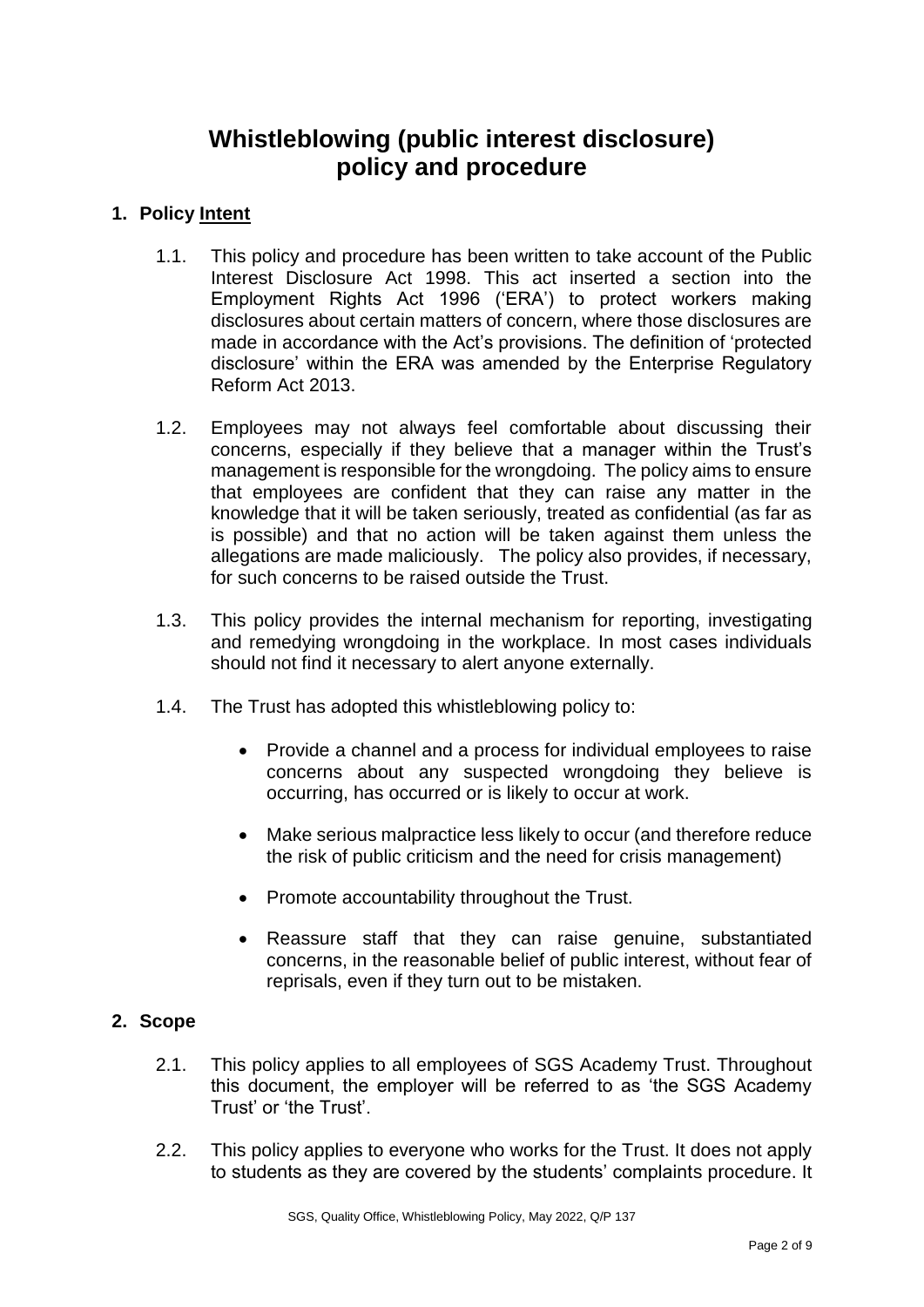does not form part of contracts of employment and may be amended at any time.

- 2.3. Wherever the term 'employee' is used, the point applies equally to all workers including volunteers for the Trust.
- 2.4. Employees are expected to conduct Trust business with the highest standards of integrity and honesty. Employees are therefore encouraged to report any wrongdoing that falls short of these business principles. This policy enables employees to raise concerns about the conduct of other Trust staff, or of Governors or Trustees the Trust's practices in a confidential manner.
- 2.5. This policy should not be used by members of staff who are unhappy about their own individual employment circumstances or how they have been treated at work. They should use the Grievance Procedure.
- 2.6. If employees are unsure whether they should raise an issue under this policy, or they need advice about how to go about it, free confidential advice is available from PROTECT. This is a charity that promotes good practice and compliance with the law (see 3.5.3 below for contact details).
- 2.7. If an employee makes an allegation in the reasonable belief of public interest, but it is not confirmed by the investigation, no action will be taken against them. If, however, they make an allegation frivolously, maliciously or for personal gain, it is a disciplinary offence and will be dealt with under the Trust's Disciplinary Procedure.

## **3. Procedures**

- 3.1. Whistleblowing is a specific means of disclosure of information made by an individual in the public interest where the individual reasonably believes that one or more of the following is happening now, took place previously, or is likely to happen in the future:
	- a criminal offence
	- a failure to comply with a legal obligation
	- a miscarriage of justice
	- danger to health and safety
	- damage to the environment
	- a deliberate concealment of information tending to show any of the above
- 3.2. Reporting a concern ('disclosure'):
	- SGS, Quality Office, Whistleblowing Policy, May 2022, Q/P 137 3.2.1. In order for a disclosure to be a 'qualifying disclosure' it must provide facts and information rather than simply being an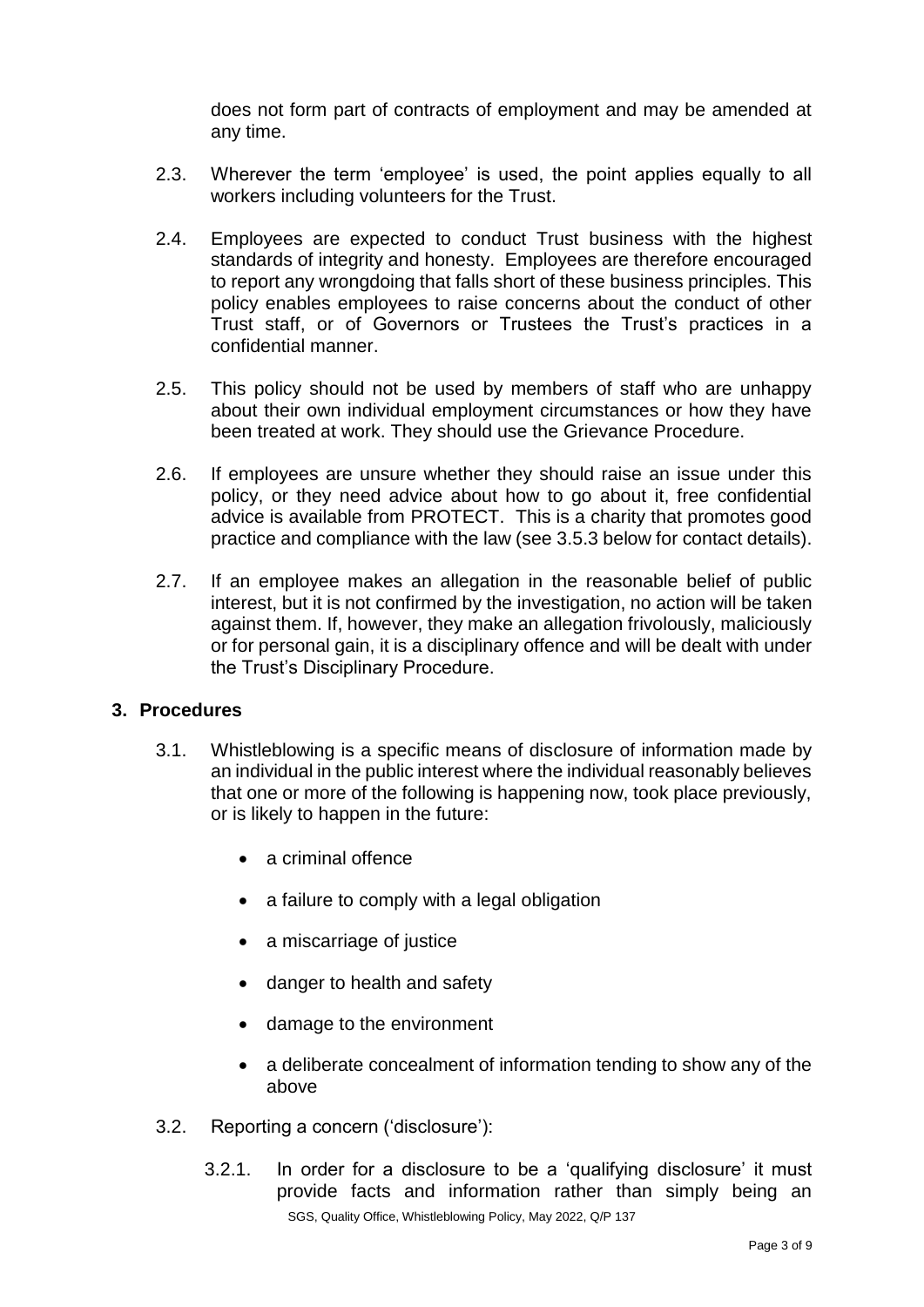allegation. It must also relate to one of the situations listed in 2.4 above.

- 3.2.2. Although employees are encouraged to speak up, concerns may be raised anonymously (in writing, including email to the Clerk to the Trust Board) in which case, the employee should indicate by what method they would like to receive responses.
- 3.2.3. Otherwise, in the first instance the individual should raise the issue with their line manager. They should not approach or accuse people directly or attempt to investigate the matter. Line managers may be able to agree a way of resolving the concern quickly and effectively. In some cases the line manager may refer the matter to a member of the Trust's Senior Leadership Team or the Clerk to the Trust Board.
- 3.2.4. However, where the matter is more serious, or the individual feels that the line manager has not addressed the concern, or the individual prefers not to raise it with them for any reason, they should contact:
	- any member of the Trust's Senior Leadership Team

<https://academytrust.sgscol.ac.uk/team>

• or the Clerk to the Trust Board

<https://academytrust.sgscol.ac.uk/governance>

• or the Chair of the Finance and Audit Committee

<https://academytrust.sgscol.ac.uk/governance>

- 3.2.5. If the disclosure relates to the Clerk to the Trust Board, the individual should contact the Chair of the Trust Board.
- 3.2.6. An individual making a disclosure may invite their trade union representative to raise the matter on their behalf.
- 3.3. Investigation and outcome:
	- 3.3.1. The person receiving the disclosure will acknowledge receipt in writing (may be via email) and provide an intended timetable for the investigation. They may ask another person to undertake the investigation.
	- 3.3.2. The investigating officer will arrange a meeting with the individual as soon as possible to discuss their disclosure. Any concern raised will be investigated thoroughly and in a sensitive and timely manner.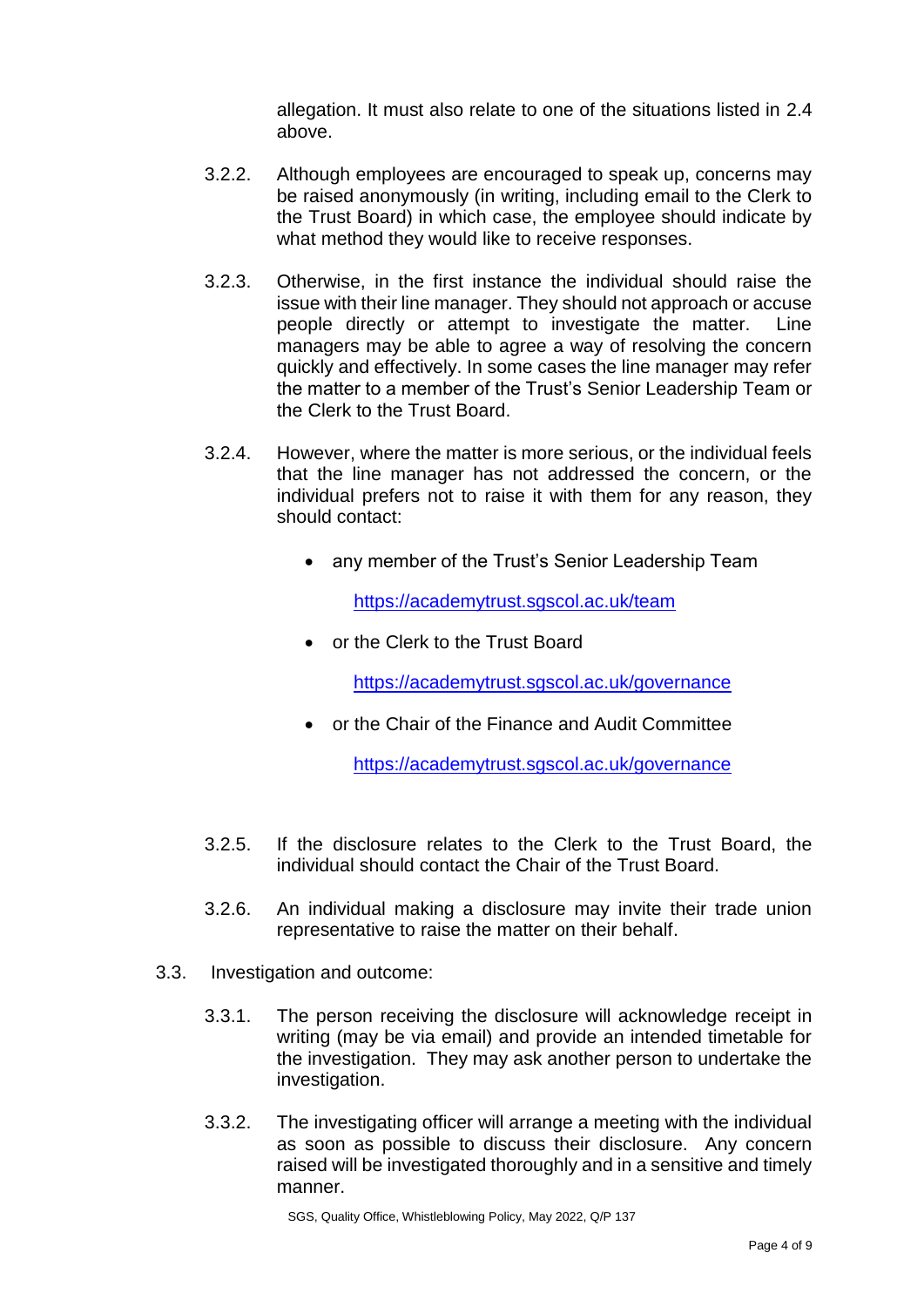- 3.3.3. At any stage, the individual making the disclosure, or the person the disclosure is about, may be accompanied by a work colleague (who is not involved in the area of work to which the concern relates) or representative from one of the Trust's recognised trade unions. Any companions must respect the confidentiality of the disclosure and any investigation.
- 3.3.4. The investigator will report their findings to the person who received the disclosure, who will then decide if there is a case to answer and what procedure to follow. This may include taking steps with the competent authority (usually the Principal or Chair of the Trust Board) to set up a special internal, independent investigation or reference to some external authority, such as the police, for further investigation. Concerns or allegations which fall within the scope of specific procedures (for example. child protection) will normally be referred for consideration under those procedures.
- 3.3.5. At an early stage in the investigation, if appropriate in the circumstances, the person (or persons) about whom the disclosure was made will be informed. They will be told about the disclosure and any supporting evidence and will be given an opportunity to respond.
- 3.3.6. Appropriate corrective action will be taken and the individual making the disclosure will be kept informed of progress. Wherever possible (subject to any third party rights) they will be informed of the resolution.
- 3.3.7. An official record will be kept of each stage of the procedure
	- The person deciding on the issues will report on the disclosure and subsequent actions taken
	- This record should be signed by the Investigating Officer and the person who made the disclosure.
	- Where appropriate, the formal record need not identify the person making the disclosure, but in such cases that person will be required to sign a document confirming that the complaint has been investigated.
	- Such reports will be kept for 6 years by the Clerk to the Trust Board.
- 3.4. Malicious accusations
	- SGS, Quality Office, Whistleblowing Policy, May 2022, Q/P 137 3.4.1. If it becomes clear that the whistleblowing procedure has not been invoked in the reasonable belief of public interest (for example for malicious reasons, for personal gain or to pursue a personal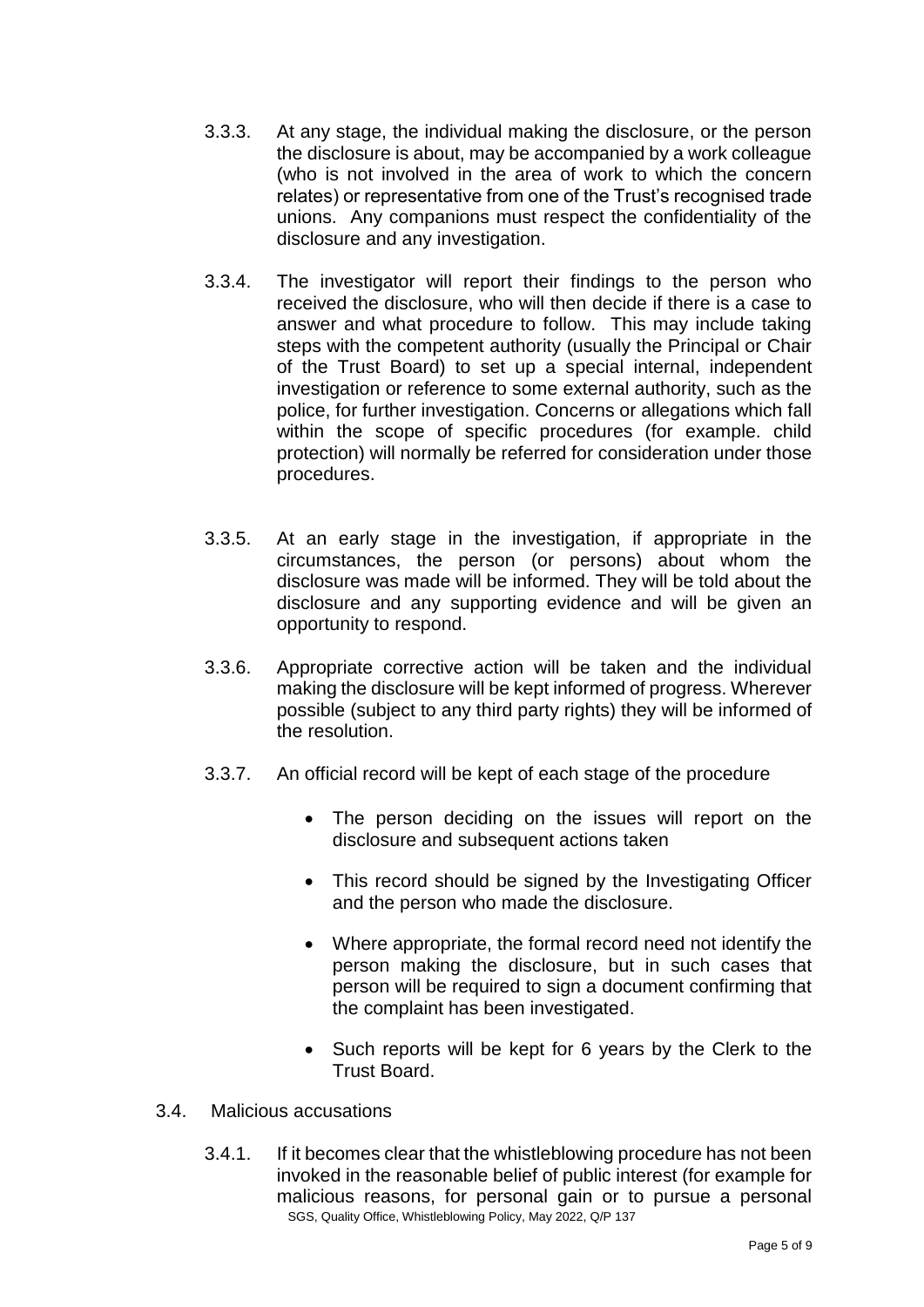grudge against another individual) this will constitute misconduct and will be dealt with in accordance with the terms of the Trust's Disciplinary Policy and Procedure.

- 3.5. Protection from reprisal or victimisation
	- 3.5.1. No individual will be disciplined, or suffer a detriment, for raising a genuine and legitimate concern, providing they do so in the reasonable belief of public interest and they follow these procedures.
	- 3.5.2. In the event that the individual believes they are being subjected to reprisal or victimisation as a result of their decision to invoke the procedure they must inform the Head of Human Resources or another member of the Senior Leadership Team immediately. Appropriate action will be taken to protect them from any reprisals
- 3.6. Further assistance for individuals
	- 3.6.1. The Trust will not tolerate any harassment or victimisation of individuals who make disclosures. If at any stage of this procedure an individual feels that they are being subject to informal pressures, bullying or harassment due to making a disclosure, they should raise this matter with the Director of People and Organisational Culture.
	- 3.6.2. An individual making a disclosure may want to confidentially request support from the Trust's counselling service. Information can be obtained (in confidence) from the HR department.
	- 3.6.3. As previously mentioned, individuals can also contact the charity PROTECT for confidential advice on whistleblowing issues. Contact details are available on their website: [http://protect](http://protect-advice.org.uk/)[advice.org.uk](http://protect-advice.org.uk/)

Telephone: Confidential Whistleblowing Advice: 020 3117 2520

## **4. Concerns about safeguarding**

4.1. This policy may be used for concerns about poor or unsafe practice and potential failures in the Trust's safeguarding regime. However, for safeguarding concerns about the conduct of another staff member or volunteer, the Safeguarding policy should be used.

#### **5. External bodies**

5.1. The law recognises that in some circumstances it may be appropriate for individuals to report concerns to an external body such as a regulator (or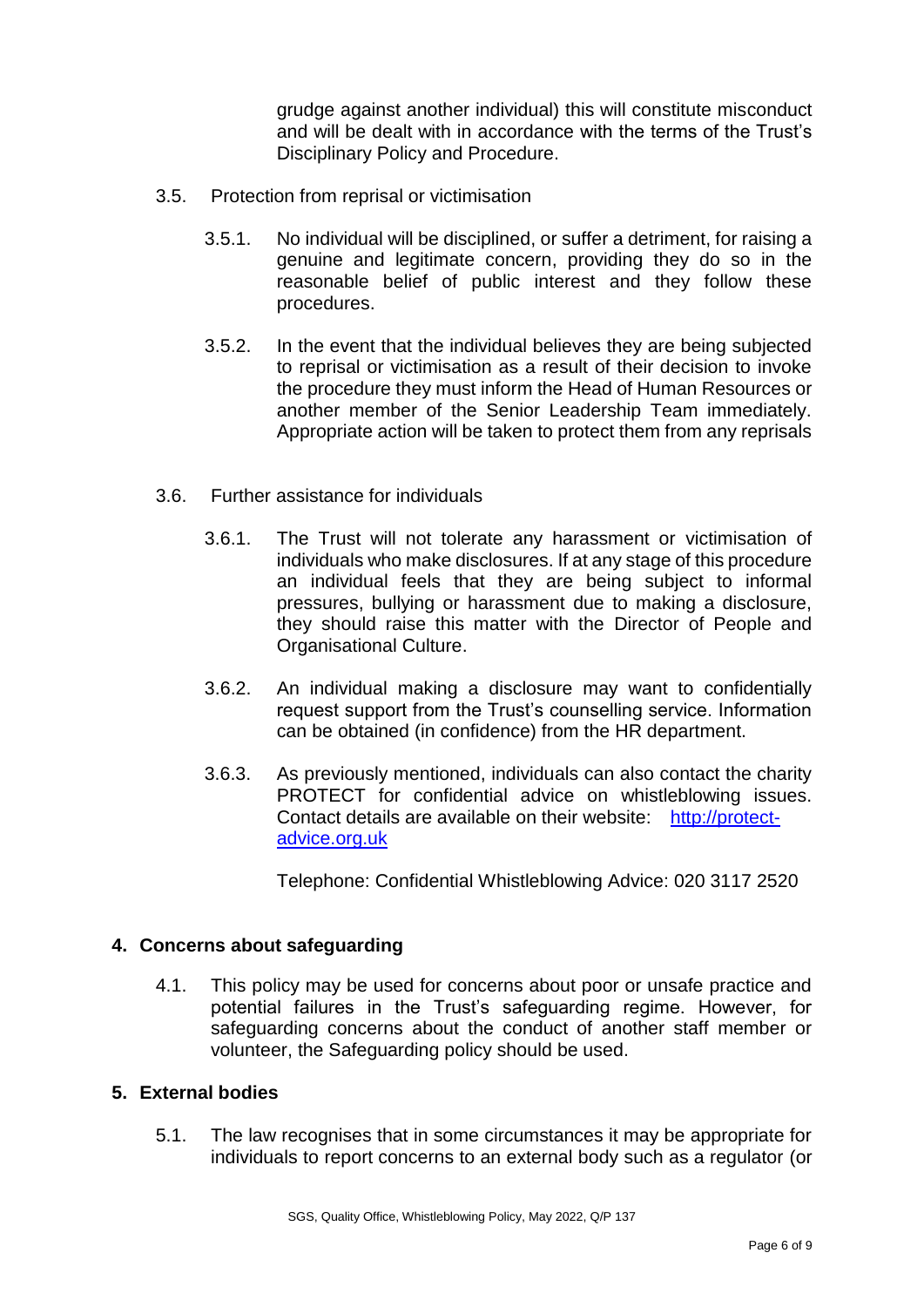other 'Prescribed Person' as listed in the whistleblowing guidance on the GOV.UK website).

- 5.2. The Trust strongly encourages staff to seek advice from PROTECT (see 3.5.3 below for contact details) before reporting a concern to anyone externally.
- 5.3. Whistleblowing concerns may sometimes relate to the actions of a third party, such as a supplier or service provider. The law allows individuals to raise a concern (in the reasonable belief of public interest) with a third party, where they reasonably believe it relates mainly to the third party's actions or something that is legally their responsibility. However, the Trust encourages staff to report such concerns internally first. Staff should contact their line manager, or one of the other individuals set out above, for guidance.
- 5.4. It will very rarely, if ever, be appropriate to alert the media.

## **6. Confidentiality**

- 6.1. The Trust provides an open, transparent and safe environment and encourages employees to be able to speak up. Therefore, whenever any issues arise, this policy encourages employees to give their names when making allegations. Anonymous concerns will, however, be considered at the discretion of the Senior Leadership Team who will consider:
	- The seriousness of the issues raised
	- The credibility of the concern, and
	- The likelihood of confirming the allegation from attributable sources
- 6.2. When reporting a concern anonymously, the person raising the concern will need to consider how they would like to receive further information or updates (if applicable). It should be noted that when making a disclosure anonymously, it may be more difficult for the person to qualify for protections as a whistleblower.
- 6.3. All concerns will be treated, as far as possible, in the strictest confidence and every effort will be made not to reveal an individual's identity if they so wish. However, some concerns may ultimately lead to further action that requires the individual to act as a witness or provide evidence. If there is evidence of criminal activity, the Police will in all cases be informed.
- 6.4. Individuals are encouraged to express their concern in writing (including email) wherever possible but, in the interests of confidentiality, it may sometimes be appropriate for concerns to be raised verbally.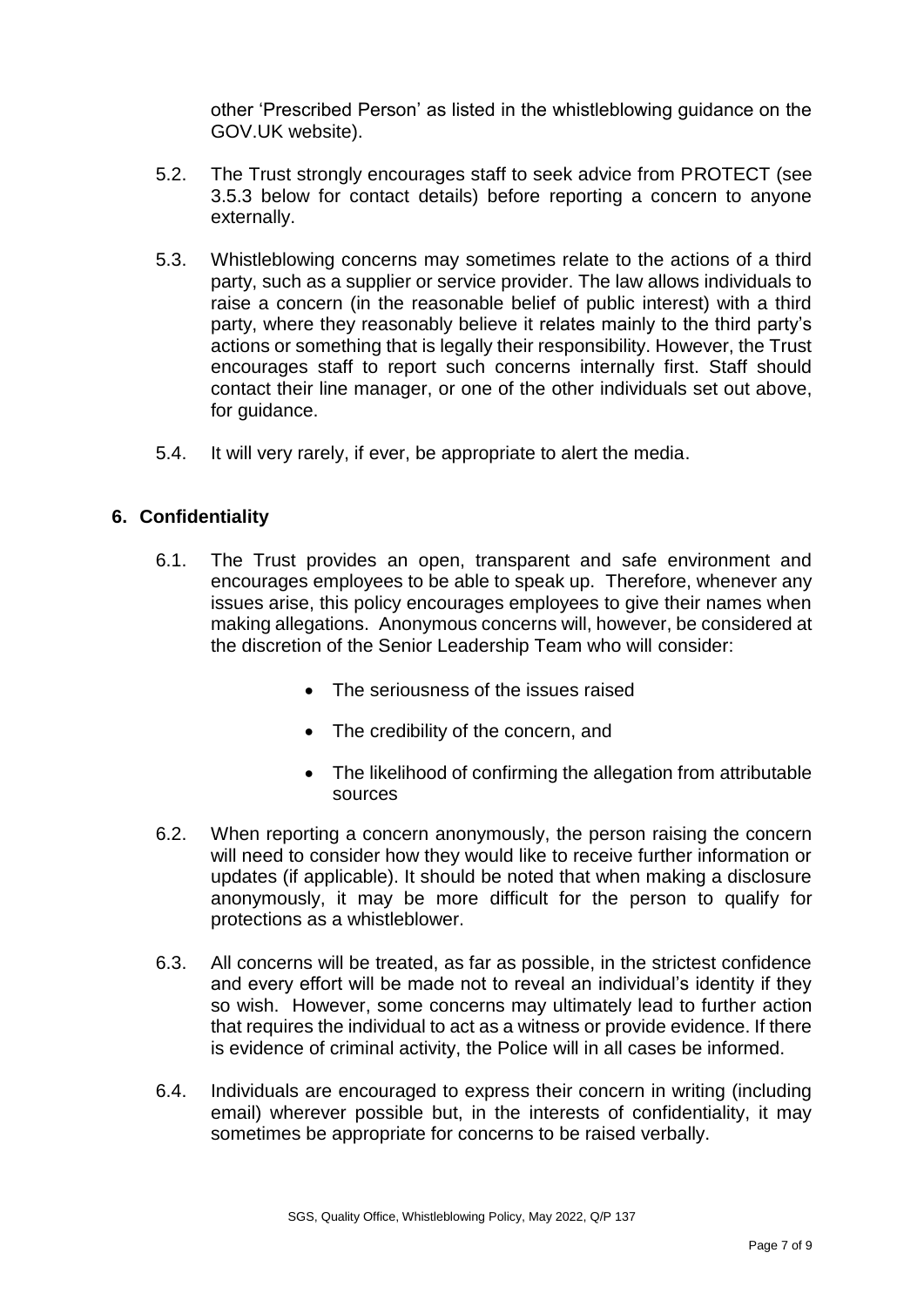6.5. The Trust will take steps to minimise any difficulties, which may be experienced as a result of raising a concern. For instance, where an employee is required to give evidence in criminal or disciplinary proceedings, the Trust will arrange for them to receive advice about the procedures involved.

## **7. Training**

7.1. Managers and trustees who might be involved in investigations under the procedure will be trained in its use.

## **8. Policy Implementation**

8.1. The SGS Academy Trust is responsible for ensuring the implementation of this policy. All employees are responsible for fulfilling their roles in the implementation as defined by this policy.

## **9. Enforcement**

9.1. Failure to comply with the standards of the policy and procedure outlined in this document may result in disciplinary action. Such disciplinary action may result in dismissal depending on the circumstances.

If an employee is ever unsure about what action is appropriate to a particular situation, they should seek advice from their line manager.

## **10. Related Policies, Procedures, Charters, Plans, Guidance and Legislation**

- [Whistleblowing for employees: What is a whistleblower -](https://www.gov.uk/whistleblowing) GOV.UK [\(www.gov.uk\)](https://www.gov.uk/whistleblowing)
- PROTECT [free confidential advice to workers who have concerns about](https://protect-advice.org.uk/)  [wrongdoing in the workplace](https://protect-advice.org.uk/)
- [Department for Education statutory guidance 'Keeping children safe in](https://assets.publishing.service.gov.uk/government/uploads/system/uploads/attachment_data/file/1021914/KCSIE_2021_September_guidance.pdf)  [education'](https://assets.publishing.service.gov.uk/government/uploads/system/uploads/attachment_data/file/1021914/KCSIE_2021_September_guidance.pdf)
- [SGSAT Financial Regulations](https://sgscol.sharepoint.com/:w:/r/sites/academyTrust/mat/_layouts/15/Doc.aspx?sourcedoc=%7BE776A505-8B5C-4E17-98E5-584D7600DEF9%7D&file=Financial%20Regulations%20SGSAT.docx&action=default&mobileredirect=true)
- [SGSAT Disciplinary Policy and Procedure](https://sgscol.sharepoint.com/:w:/r/sites/academyTrust/mat/_layouts/15/Doc.aspx?sourcedoc=%7BDA151E55-FD57-4951-B33C-B25B615DD9F8%7D&file=Disciplinary%20Policy%20(Staff)%20SGSAT.docx&action=default&mobileredirect=true)
- **[SGSAT Grievance Policy](https://sgscol.sharepoint.com/:w:/r/sites/academyTrust/mat/_layouts/15/Doc.aspx?sourcedoc=%7BC545342E-22A5-4D44-8ECA-09CFE8927548%7D&file=Grievance%20Policy%20and%20Procedure%20SGSAT.docx&action=default&mobileredirect=true)**
- [Public Interest Disclosure Act 1998](https://www.gov.uk/government/publications/guidance-for-auditors-and-independent-examiners-of-charities/the-public-interest-disclosure-act--2)
- [SGSAT Safeguarding Policy and Procedure](https://sgscol.sharepoint.com/:w:/r/sites/academyTrust/mat/_layouts/15/Doc.aspx?sourcedoc=%7BEF3ABB68-0314-4F30-B7C7-6844CA9377BE%7D&file=Safeguarding%20Students%20and%20Child%20Protection%20Policy%20SGSAT.docx&action=default&mobileredirect=true)
- [SGSAT Anti-Fraud. Anti-Corruption and Anti-Bribery Policy](https://sgscol.sharepoint.com/:w:/r/sites/academyTrust/mat/_layouts/15/Doc.aspx?sourcedoc=%7B99B301AB-FD40-4F77-B71B-E2188E82F459%7D&file=Anti%20Bribery%2C%20Anti%20Corruption%20and%20Anti%20Fraud%20Policy%20SGSAT.docx&action=default&mobileredirect=true)
- [Employment Rights Act 1996](https://www.legislation.gov.uk/ukpga/1996/18/contents)
- [Enterprise Regulatory Reform Act 2013](https://www.gov.uk/government/collections/enterprise-regulatory-reform)